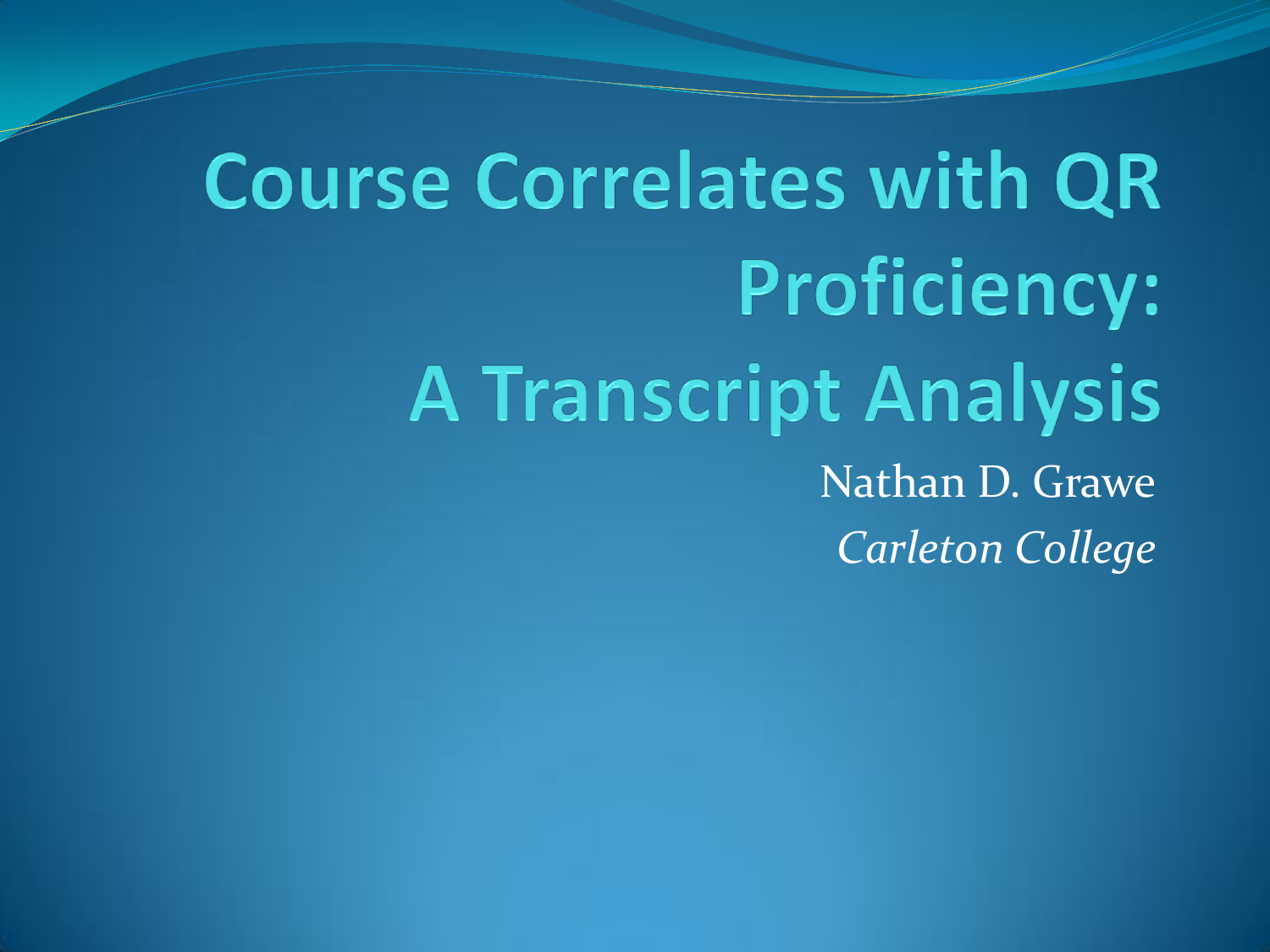### What do I want to know?

- Students take many courses. Which ones are correlated with stronger QR at the end of the sophomore year (ie end of general education, more or less)?
- What might these patterns tell us about the efficacy of alternative QR graduation requirements?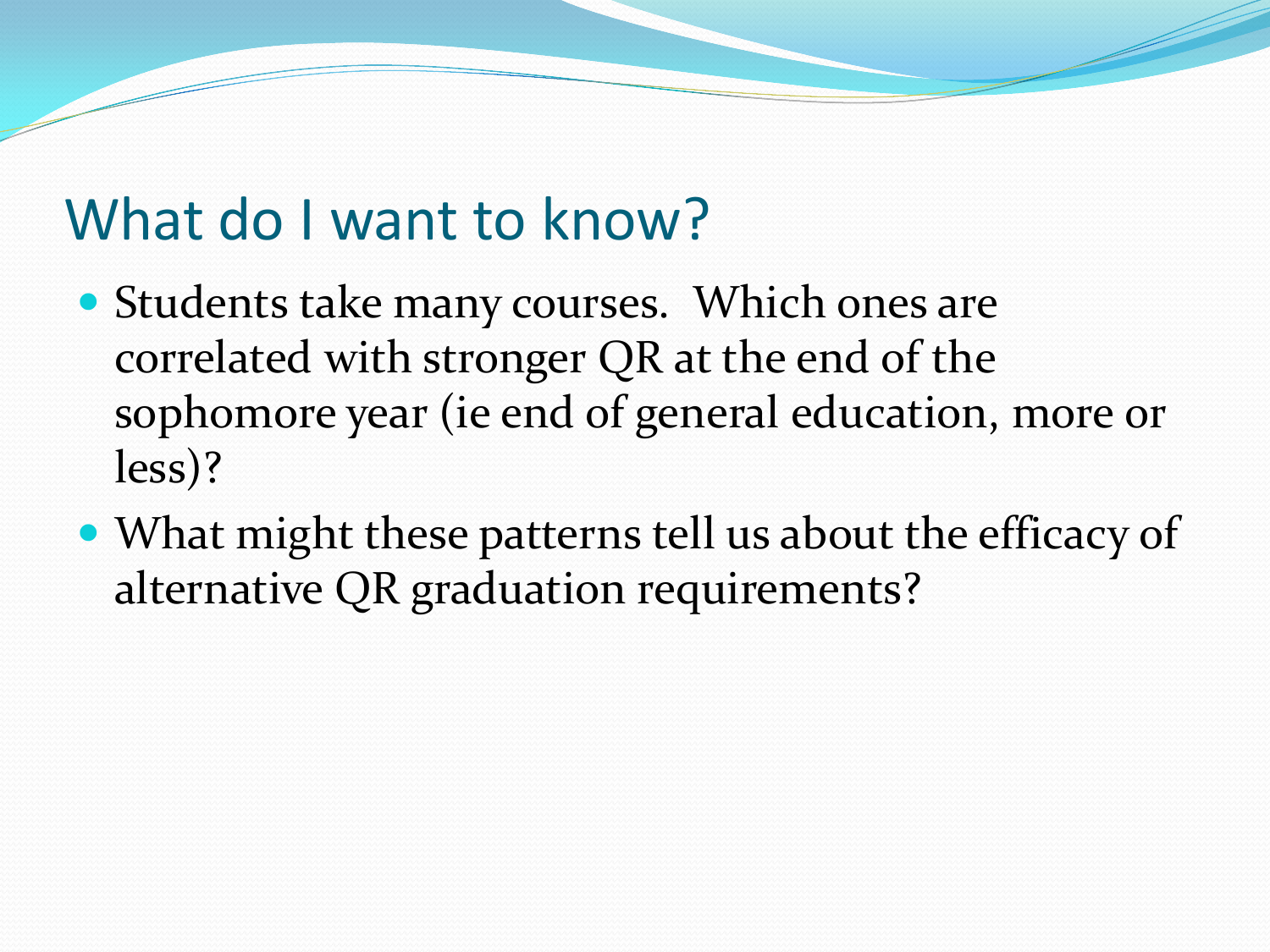- Sophomore writing portfolio
	- 3-5 papers by each student written across curricular division that demonstrate thesis-driven argument, analysis, observation, interpretation, and use of sources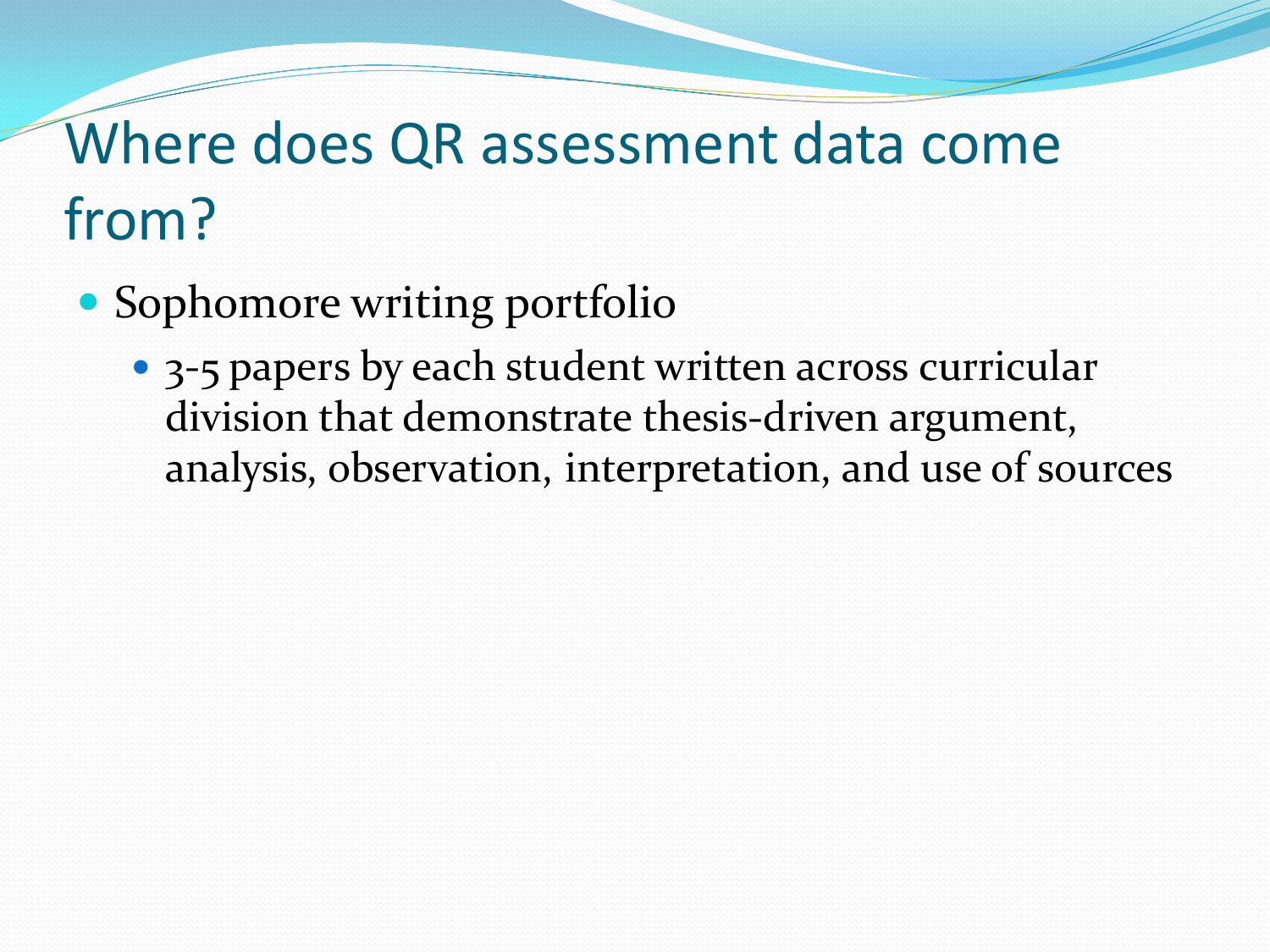• QuIRK rubric

• QR relevance: central, peripheral, none "Even for works that are not inherently quantitative, one or two numeric facts can help convey the importance or context of your topic."

> -Jane Miller *The Chicago Guide to Writing About Numbers*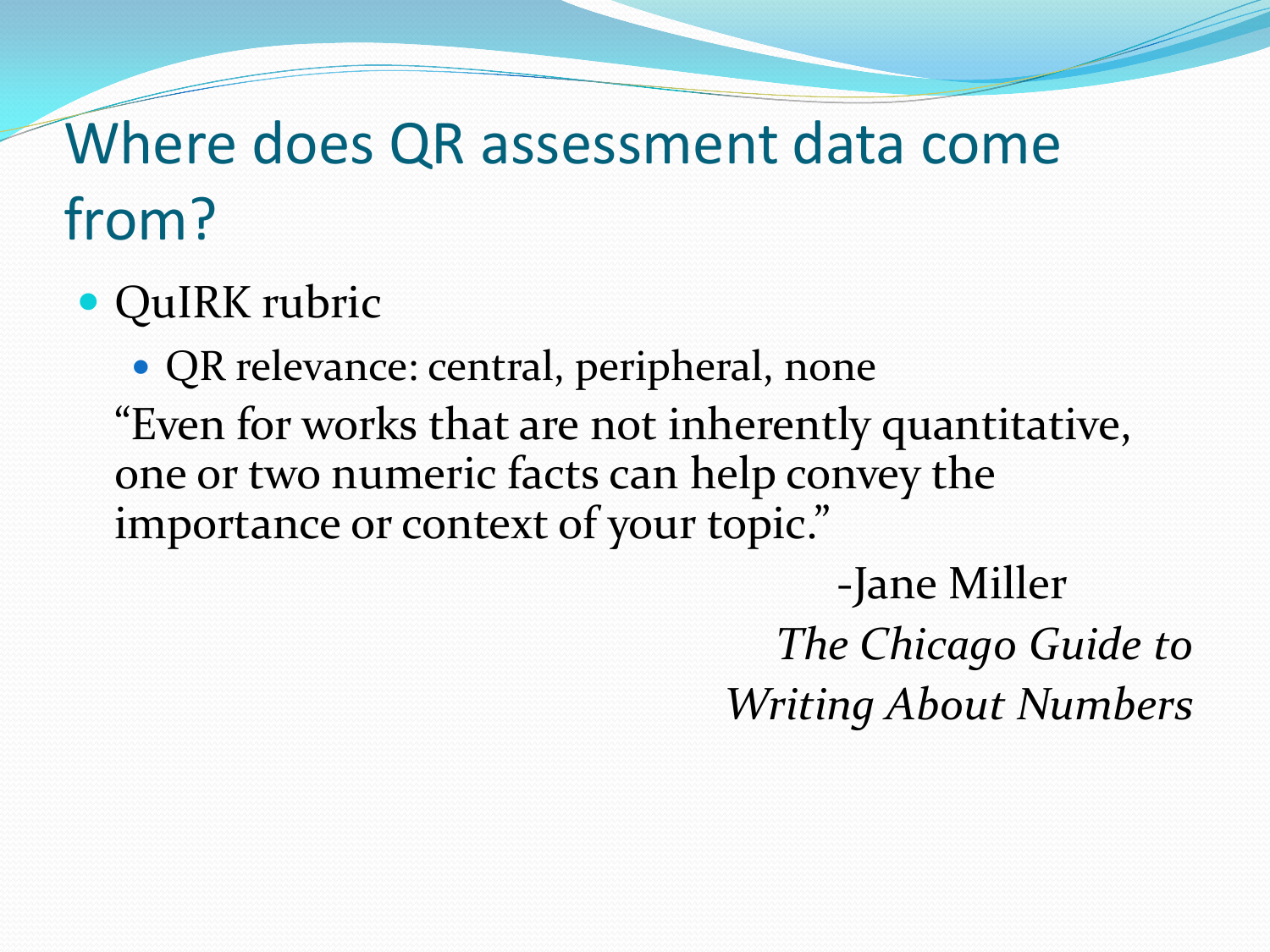#### • QuIRK rubric

Example:[Introduction to a discussion of alternative philosophical definitions of poverty]

"Throughout history, there has always been a varying distribution of wealth among the population of the world, resulting in the extremes of the very wealthy, the very poor, and everything in between. Today, we live in a highly industrialized society in which we are seeing patterns of distribution emerge that we have never seen before. "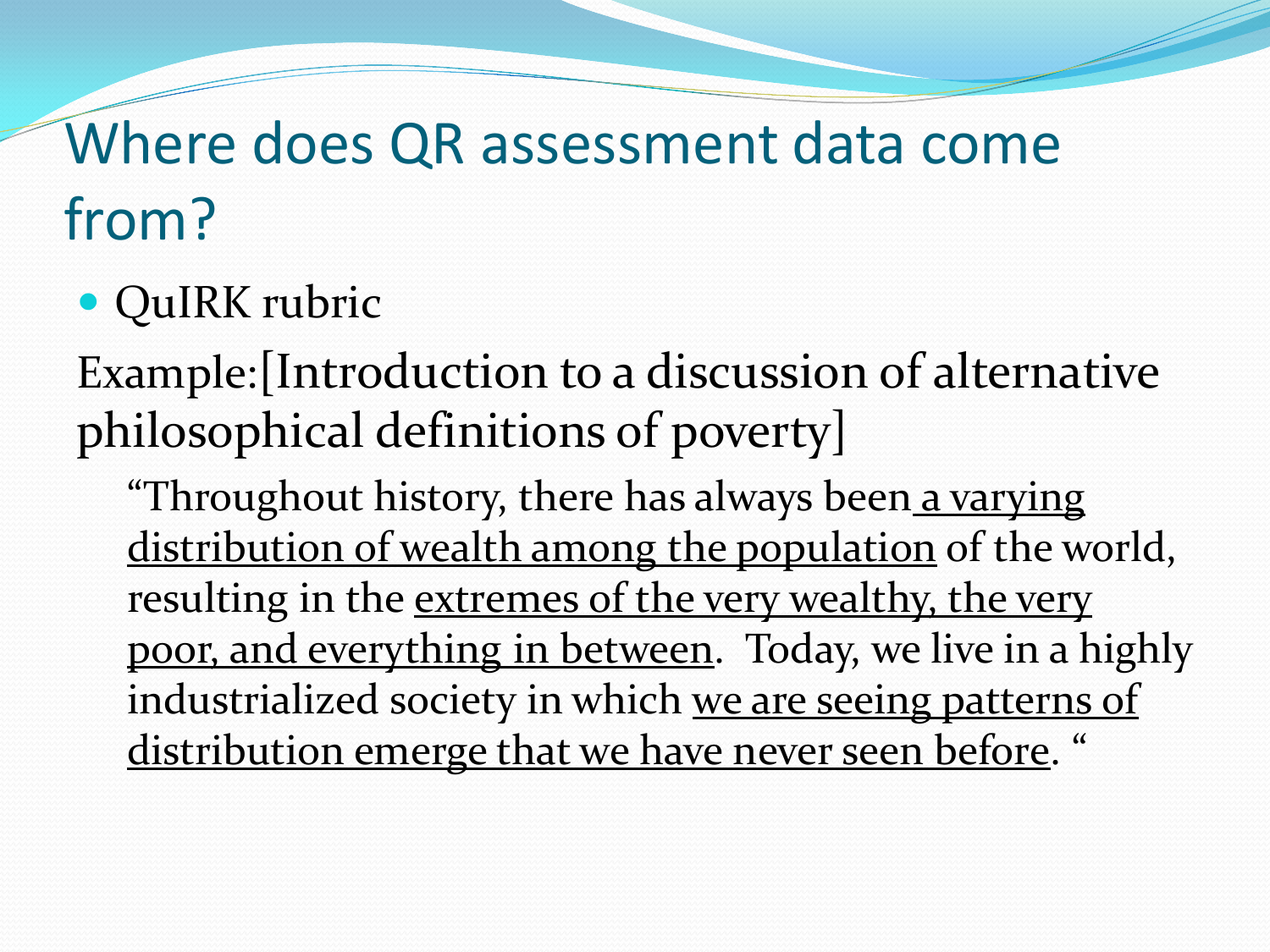- QuIRK rubric
	- Extent of QR

None….one or two places….throughout paper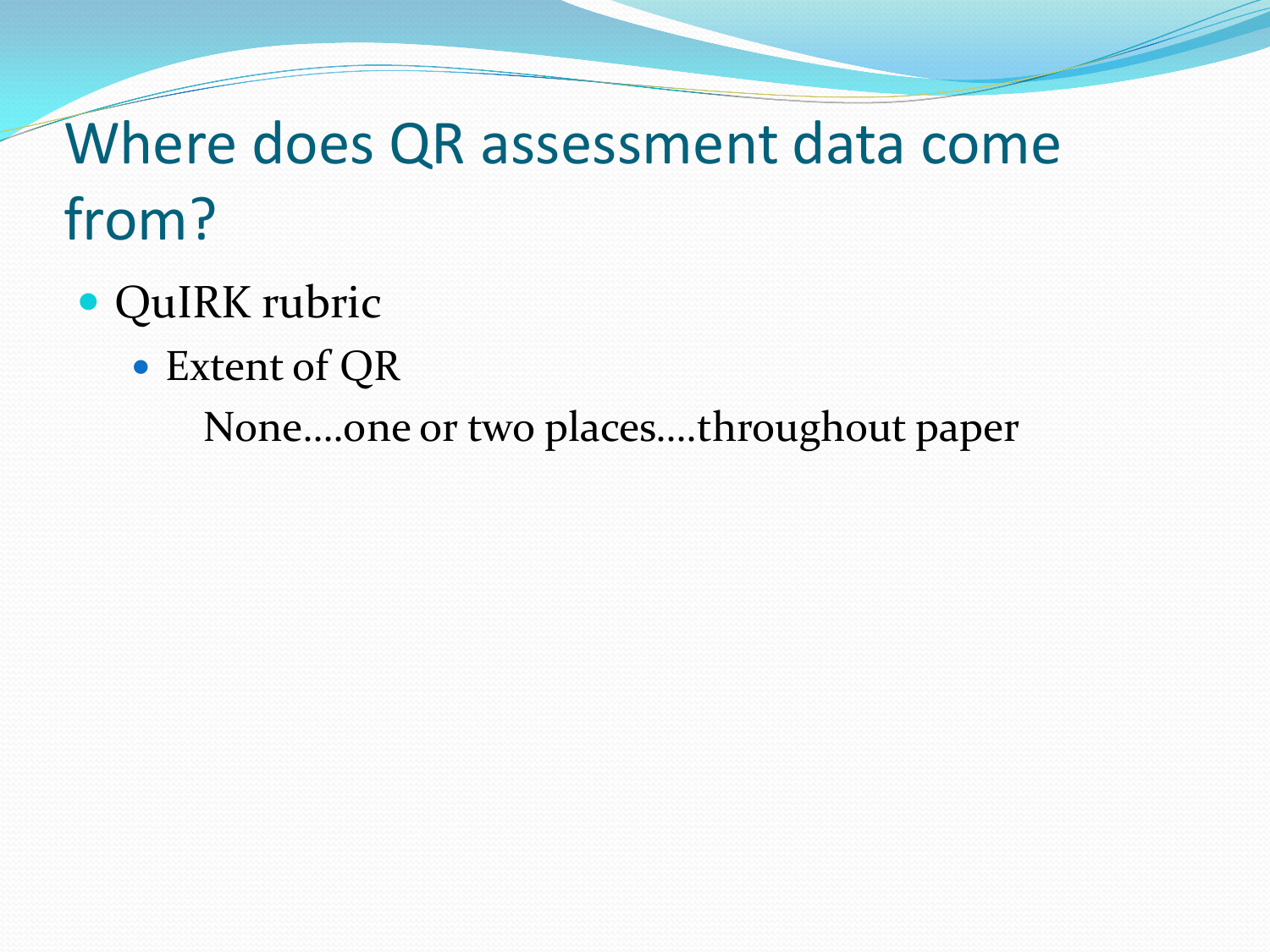- QuIRK rubric
	- Quality of QR
		- 4-point scales which differ between central & peripheral use
			- 1~fails to do at all or substantially fails in use of QR
			- 2~partial success, but some reservations
			- 3~good
			- 4~exemplary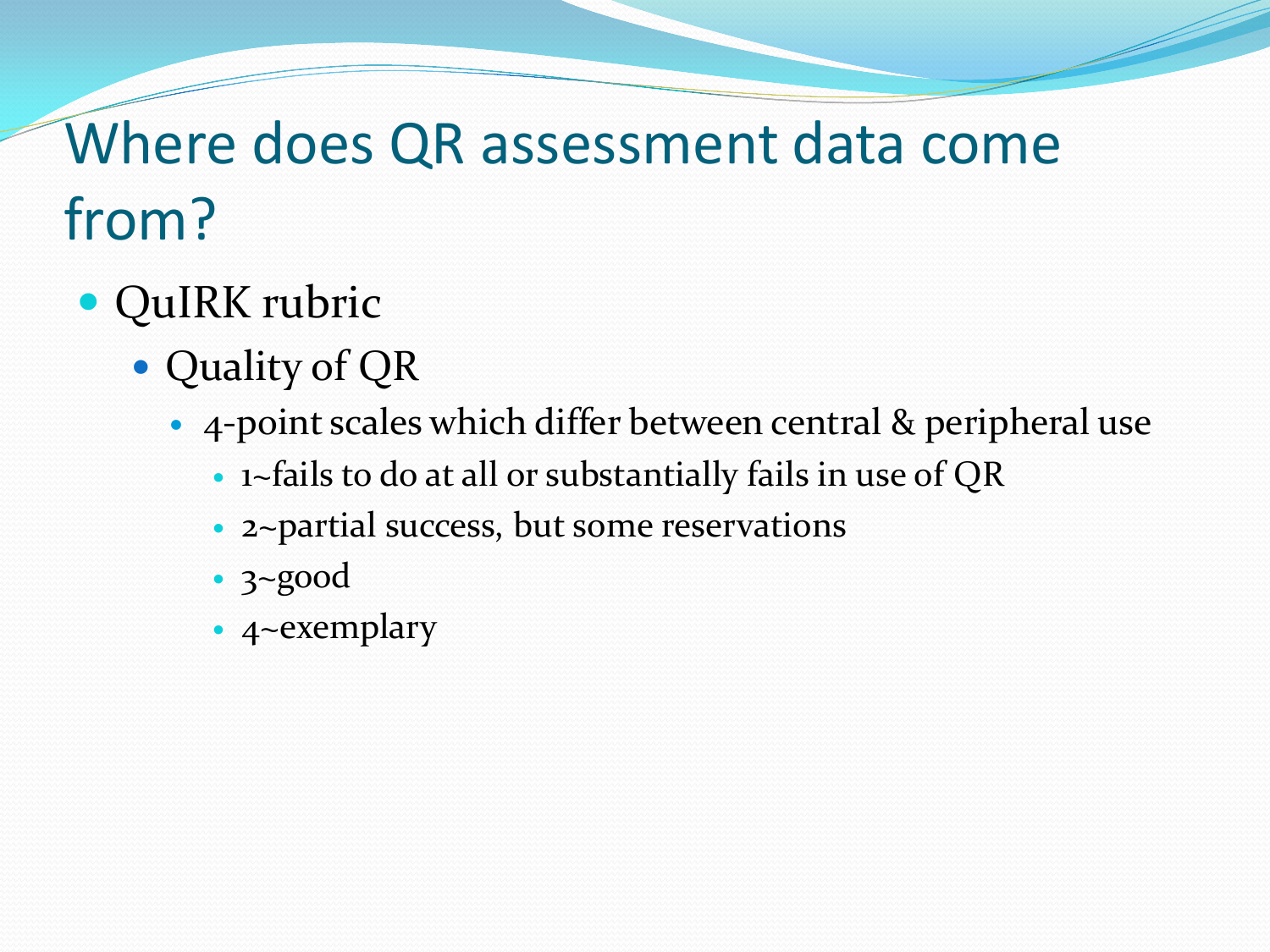#### Summary Statistics

|                            | <b>By papers' QR relevance</b> |                    |                          |                 |  |
|----------------------------|--------------------------------|--------------------|--------------------------|-----------------|--|
|                            | <b>All Papers</b>              | Centrally Relevant | Peripherally<br>Relevant | Not QR Relevant |  |
|                            | $n=1,105$                      | $n = 286$          | $n = 235$                | $n = 584$       |  |
| <b>Academic Division</b>   |                                |                    |                          |                 |  |
| <b>Arts and Literature</b> | $32.0\%$                       | $14.3\%$           | $29.4\%$                 | 44.9%           |  |
| <b>Humanities</b>          | 20.8%                          | $9.1\%$            | $21.7\%$                 | $28.3\%$        |  |
| <b>Natural Sciences</b>    | $13.6\%$                       | $39.2\%$           | 8.1%                     | 4.6%            |  |
| <b>Social Sciences</b>     | $23.3\%$                       | $32.2\%$           | $32.3\%$                 | $17.6\%$        |  |
| Interdisciplinary          | $5.3\%$                        | $5.2\%$            | $8.5\%$                  | $4.6\%$         |  |
| <b>Total</b>               | $100\%$                        | $100\%$            | $100\%$                  | $100\%$         |  |
|                            |                                |                    |                          |                 |  |
| <b>Rated QR Quality</b>    |                                |                    |                          |                 |  |
| Rating = $1$ (low)         | $36.0\%$                       | $20.2\%$           | 54.9%                    |                 |  |
| Rating $= 2$               | 27.8%                          | $31.5\%$           | $23.4\%$                 |                 |  |
| Rating = $3$               | $30.0\%$                       | $37.3\%$           | $21.3\%$                 |                 |  |
| Rating = $_4$ (high)       | 6.2%                           | $11.0\%$           | $0.4\%$                  |                 |  |
| Total                      | $100\%$                        | $100\%$            | $100\%$                  |                 |  |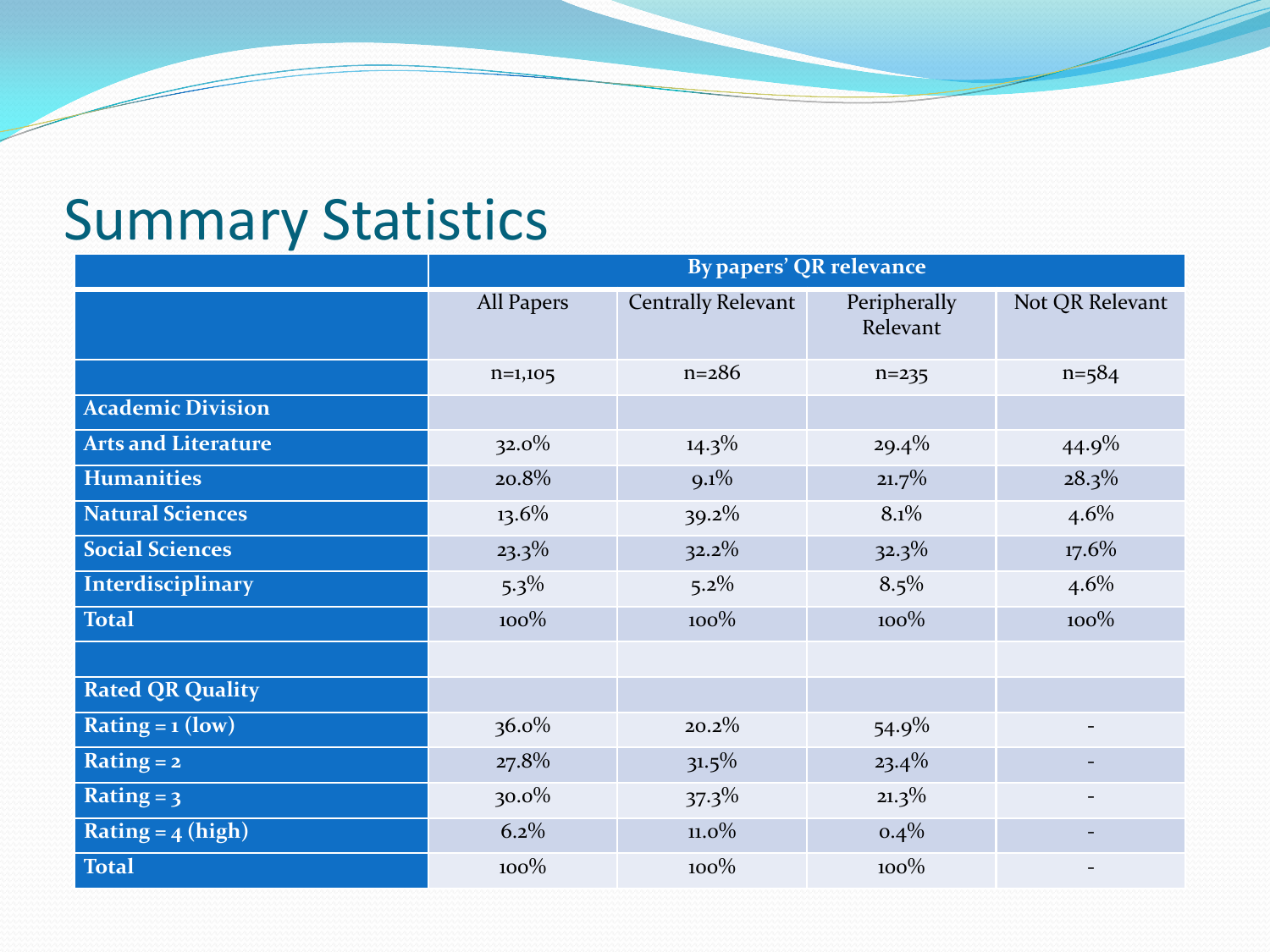#### Results: Calc & Intro Stats

|                                              | <b>No Calculus</b> | Calculus I,<br>but not Calculus II | Calculus II,<br>but not Calculus III | <b>Calculus III</b> |  |
|----------------------------------------------|--------------------|------------------------------------|--------------------------------------|---------------------|--|
| <b>Central Relevance</b>                     |                    |                                    |                                      |                     |  |
| <b>Quality Score</b>                         | $n = 118$          | $n = 48$                           | $n=32$                               | $n = 103$           |  |
| $\mathbf{I}$                                 | $22.0\%$           | $10.4\%$                           | $21.9\%$                             | $22.3\%$            |  |
| $\overline{2}$                               | $30.5\%$           | 41.7%                              | 28.1%                                | $28.2\%$            |  |
| $\overline{\mathbf{3}}$                      | 38.1%              | 45.8%                              | $34.4\%$                             | $32.0\%$            |  |
| $\overline{4}$                               | $9.3\%$            | $2.1\%$                            | $15.6\%$                             | $17.5\%$            |  |
| Pearson chi <sup>2</sup> p-value             |                    | 0.08                               | 0.42                                 | 0.09                |  |
| Wilcoxon rank-sum probability<br>$(p-value)$ |                    | 0.51<br>(0.75)                     | 0.52<br>(0.70)                       | 0.52<br>(0.58)      |  |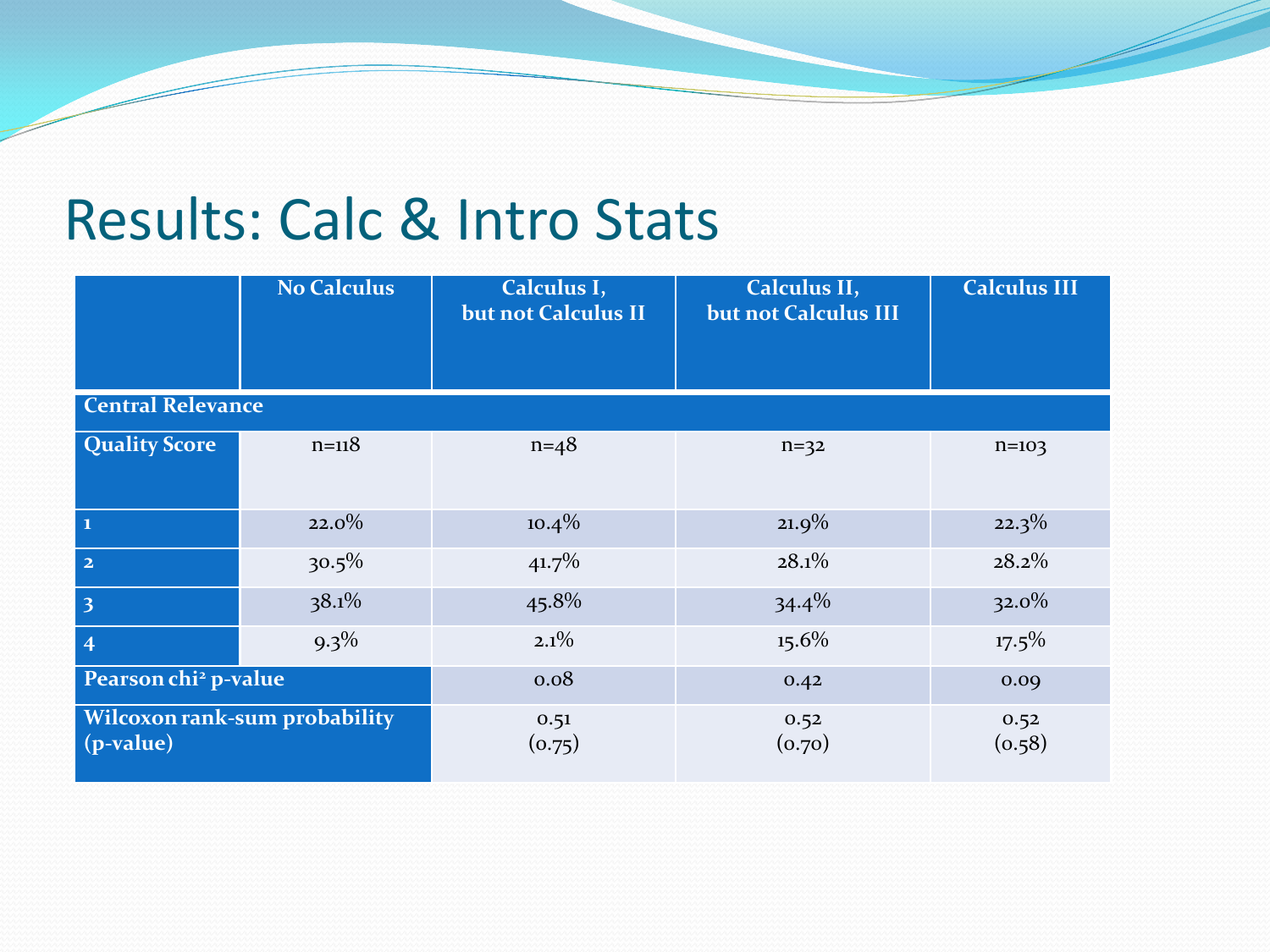### Results: Principles of Economics

|                                         | <b>No Principles of</b><br><b>Economics</b> | <b>One Course,</b><br>but Not Both | <b>Both Principles Courses</b> |
|-----------------------------------------|---------------------------------------------|------------------------------------|--------------------------------|
| <b>Central Relevance</b>                |                                             |                                    |                                |
| <b>Quality Score</b>                    | $n = 152$                                   | $n = 81$                           | $n=68$                         |
| $\mathbf 1$                             | $19.1\%$                                    | $23.5\%$                           | $19.1\%$                       |
| $\mathbf{2}$                            | $30.3\%$                                    | $28.4\%$                           | 36.8%                          |
| $\overline{\mathbf{3}}$                 | $37.5\%$                                    | 35.8%                              | 36.8%                          |
| $\overline{\mathbf{4}}$                 | $13.2\%$                                    | $12.4\%$                           | 7.4%                           |
| Pearson chi <sup>2</sup> p-value        |                                             | 0.89                               | 0.51                           |
| Wilcoxon rank-sum probability (p-value) |                                             | 0.48<br>(o.57)                     | 0.47<br>(0.45)                 |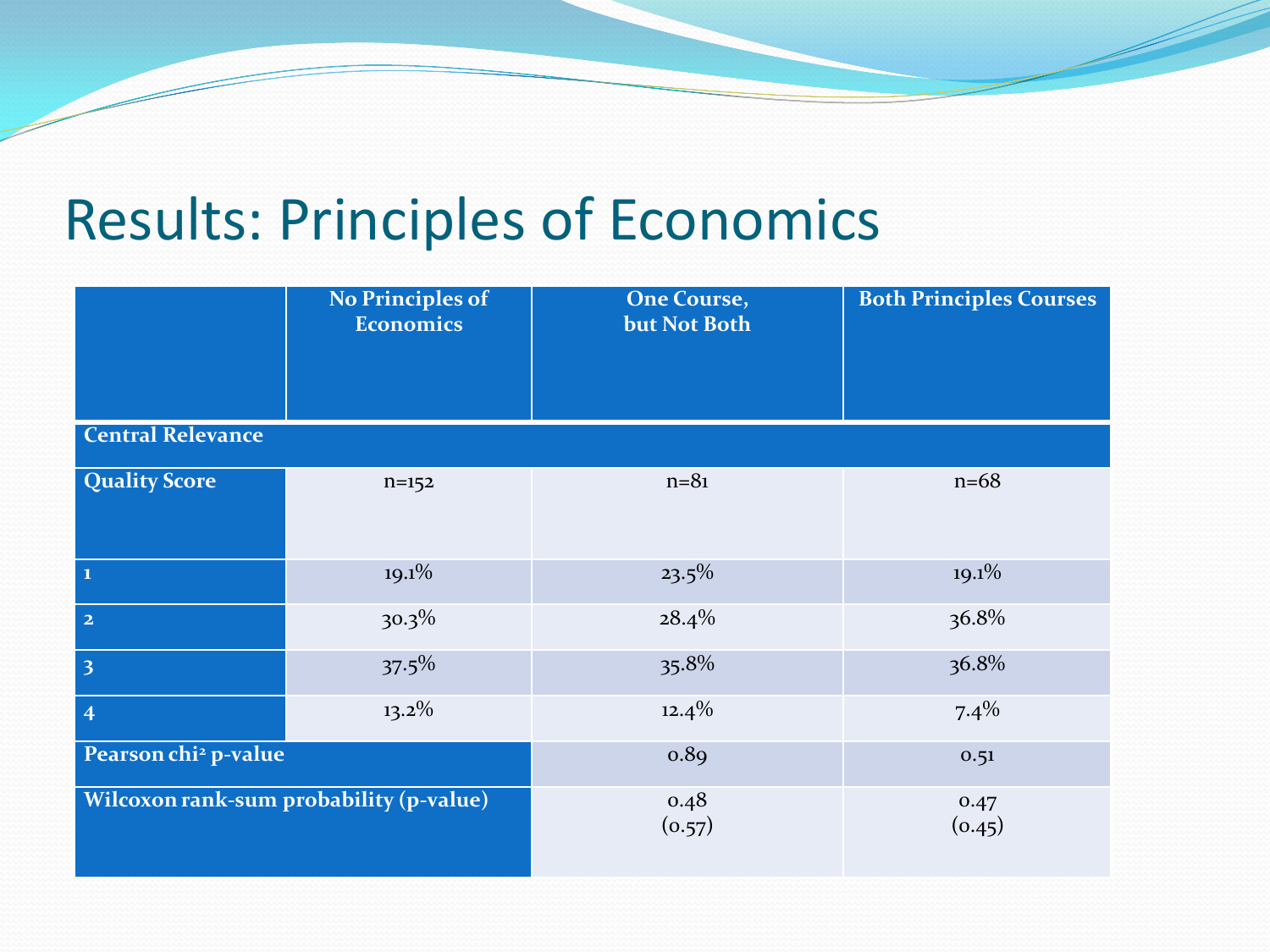#### Results: Science courses (ordered probit)

|                           | <b>Centrally Relevant</b> |                   |                     | <b>Peripherally Relevant</b> |                     |                        |
|---------------------------|---------------------------|-------------------|---------------------|------------------------------|---------------------|------------------------|
|                           | $\left( 1\right)$         | $\left( 2\right)$ | (3)                 | (4)                          | (5)                 | (6)                    |
| <b>Science</b><br>courses | 0.083<br>(0.019)          | 0.075<br>(0.029)  | 0.062<br>(0.030)    | 0.004<br>(0.027)             | $-0.025$<br>(0.041) | $-0.026$<br>$(-0.041)$ |
| Science major             |                           | 0.075<br>(0.198)  | 0.125<br>(0.202)    |                              | 0.263<br>(0.271)    | 0.303<br>(0.271)       |
| <b>ACT Math</b><br>score  |                           |                   | $-0.002$<br>(0.004) |                              |                     | 0.005<br>(0.005)       |
| <b>Observations</b>       | 301                       | 301               | 288                 | 246                          | 246                 | 242                    |

Note: Standard errors in parentheses.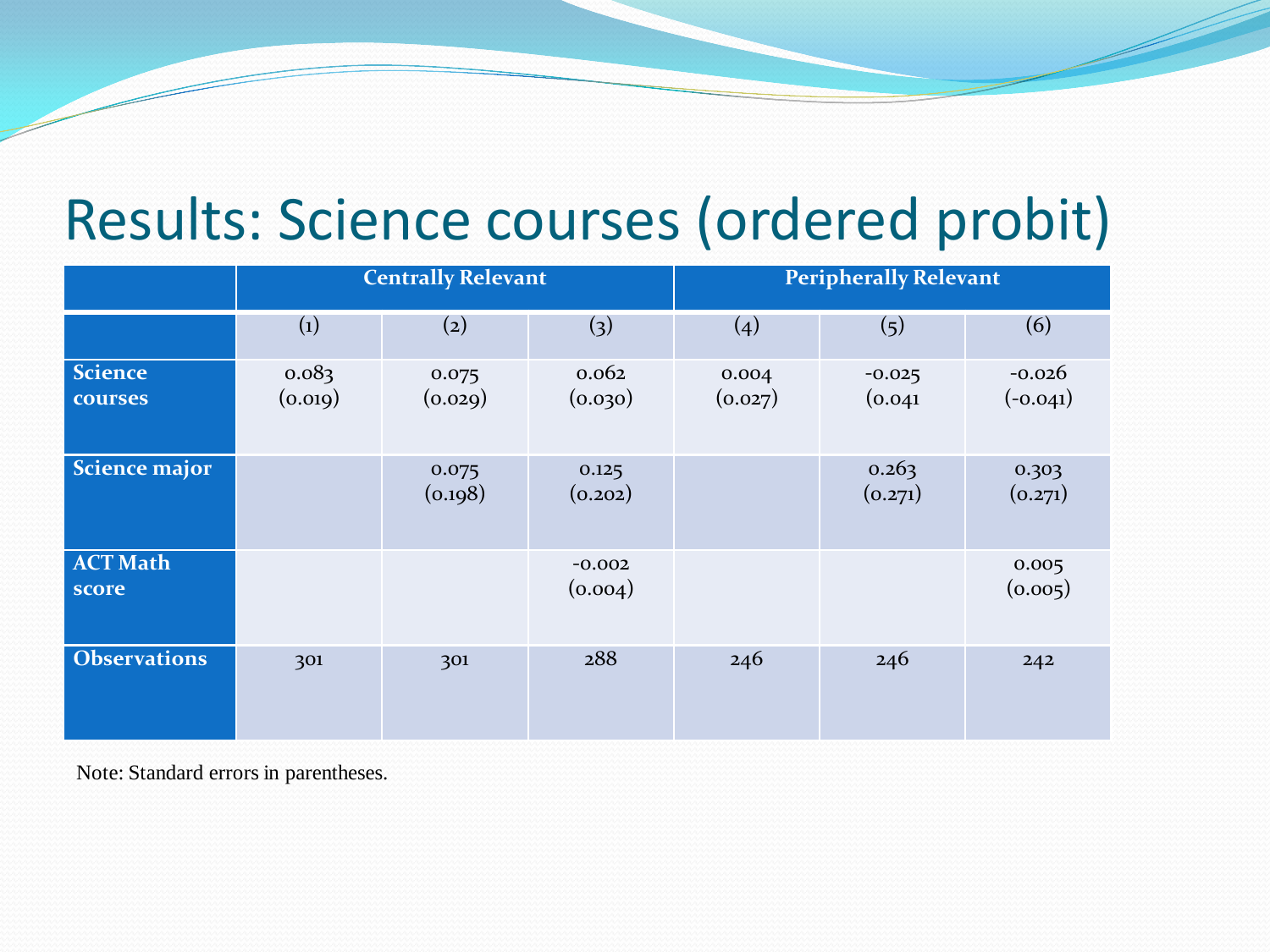#### Results: QR First-Year Seminar

|                                             | <b>No QR-Revised</b><br><b>Courses</b> | <b>QR First-Year Seminar</b> |  |  |
|---------------------------------------------|----------------------------------------|------------------------------|--|--|
| <b>Central Relevance</b>                    |                                        |                              |  |  |
| <b>Quality Score</b>                        | $n = 287$                              | $n=14$                       |  |  |
| $\mathbf{1}$                                | 20.6%                                  | $14.3\%$                     |  |  |
| $\overline{2}$                              | $31.4\%$                               | 28.6%                        |  |  |
| $\overline{\mathbf{3}}$                     | $38.0\%$                               | $14.3\%$                     |  |  |
| $\overline{4}$                              | 10.1%                                  | 42.9%                        |  |  |
| Pearson chi <sup>2</sup> p-value            | 0.00                                   |                              |  |  |
| Wilcoxon rank-sum probability (p-<br>value) |                                        | 0.63<br>(0.09)               |  |  |
|                                             |                                        |                              |  |  |
| <b>Peripheral Relevance</b>                 |                                        |                              |  |  |
| <b>Quality Score</b>                        | $n = 241$                              | $n=5$                        |  |  |
| $\mathbf{1}$                                | 55.6%                                  | $20.0\%$                     |  |  |
| $\overline{\mathbf{2}}$                     | $23.2\%$                               | $20.0\%$                     |  |  |
| $\overline{\mathbf{3}}$                     | 20.8%                                  | 60.0%                        |  |  |
| $\overline{4}$                              | $0.4\%$                                | $0.0\%$                      |  |  |
| Pearson chi <sup>2</sup> test p-value       | 0.20                                   |                              |  |  |
| Wilcoxon rank-sum probability (p-<br>value) |                                        | 0.72<br>(0.06)               |  |  |